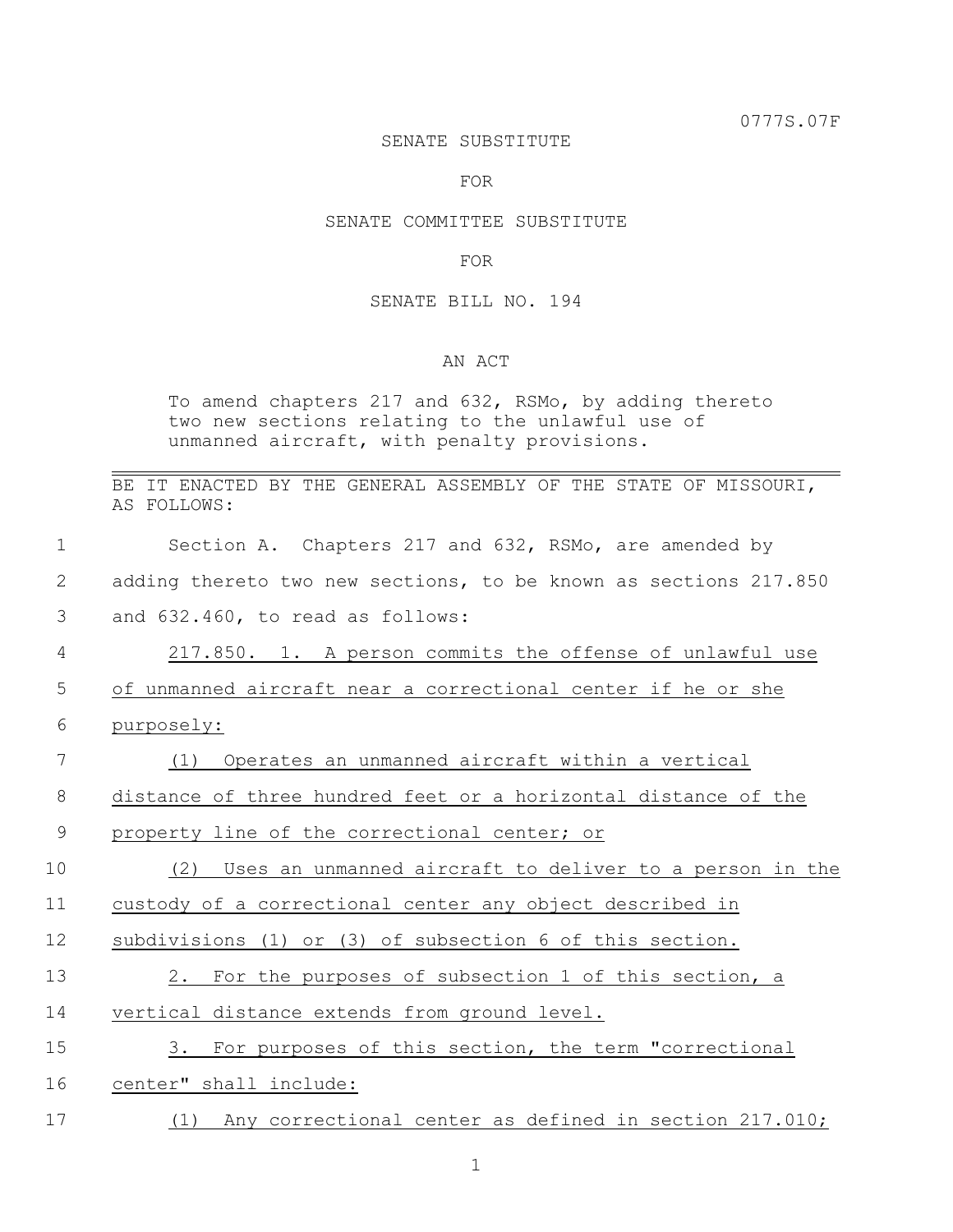| $\mathbf 1$    | (2)<br>Any private jail as defined in section 221.095;           |
|----------------|------------------------------------------------------------------|
| $\overline{2}$ | (3)<br>Any county or municipal jail.                             |
| 3              | The provisions of this section shall not prohibit the<br>4.      |
| 4              | operation of an unmanned aircraft by:                            |
| 5              | An employee of the correctional center at the direction<br>(1)   |
| 6              | of the chief administrative officer of the facility;             |
| 7              | A person who has written consent from the chief<br>(2)           |
| $8\,$          | administrative officer of the facility;                          |
| $\mathsf 9$    | (3)<br>An employee of a law enforcement agency, fire             |
| 10             | department, or emergency medical service in the exercise of      |
| 11             | official duties;                                                 |
| 12             | (4) A government official or employee in the exercise of         |
| 13             | official_duties;                                                 |
| 14             | A public utility or a rural electric cooperative if:<br>(5)      |
| 15             | (a)<br>The unmanned aircraft is used for the purpose of          |
| 16             | inspecting, repairing, or maintaining utility transmission,      |
| 17             | distribution lines, other utility equipment, or infrastructure;  |
| 18             | The utility notifies the correctional center at least<br>(b)     |
| 19             | twenty-four hours before flying the unmanned aircraft, except    |
| 20             | during an emergency; and                                         |
| 21             | The person operating the unmanned aircraft does not<br>(C)       |
| 22             | physically enter the prohibited space without an escort provided |
| 23             | by the correctional center; or                                   |
| 24             | An employee of a railroad in the exercise of official<br>(6)     |
| 25             | duties on any land owned or operated by a railroad corporation   |
| 26             | requlated by the Federal Railroad Administration.                |
| 27             | Each correctional center shall post a sign warning of<br>5.      |
| 28             | the provisions of this section. The sign shall be at least       |

2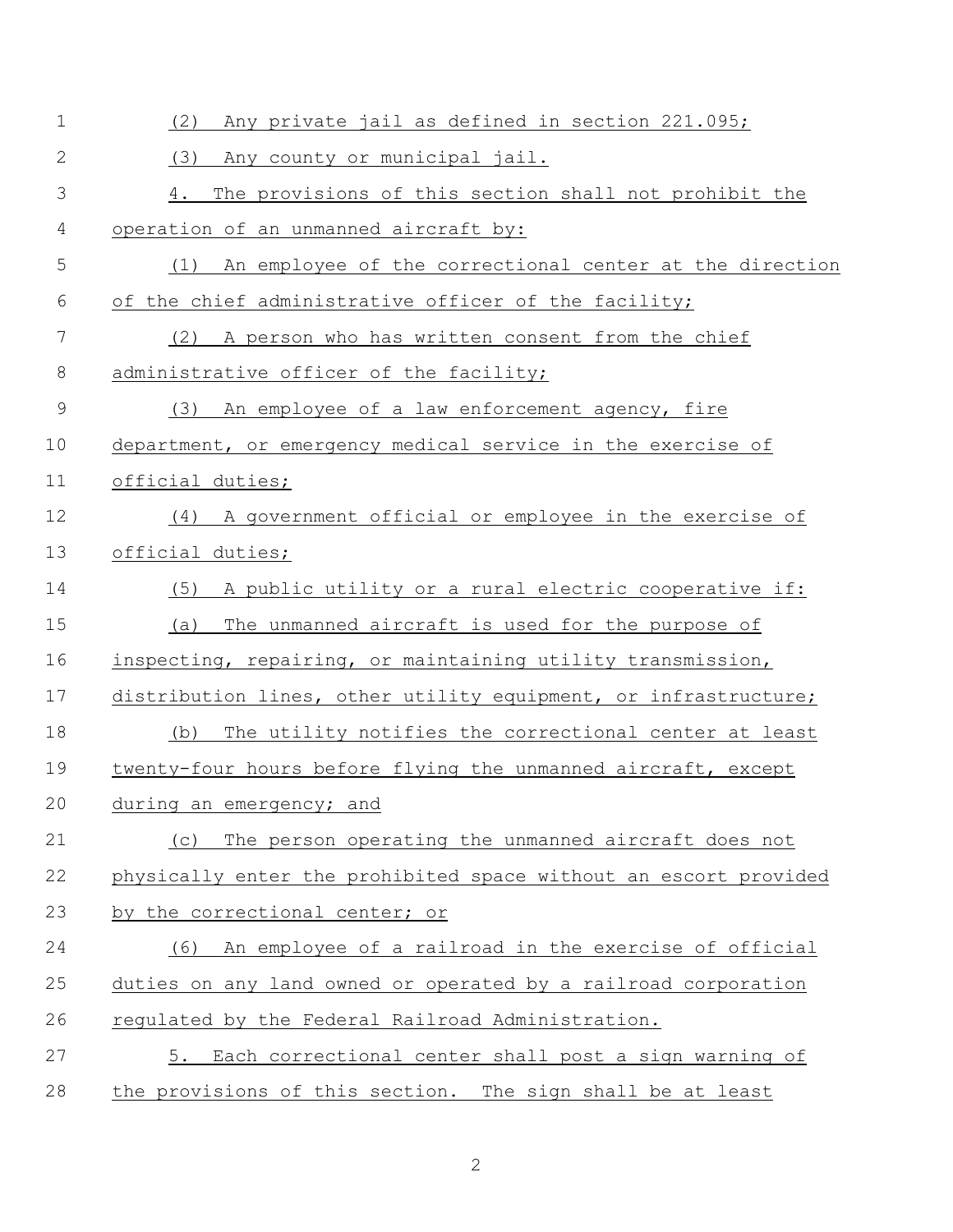| $\mathbf 1$ | eleven inches by fourteen inches and posted in a conspicuous      |
|-------------|-------------------------------------------------------------------|
| 2           | place.                                                            |
| 3           | The offense of unlawful use of unmanned aircraft near a<br>6.     |
| 4           | correctional center shall be punished as a:                       |
| 5           | (1) Class B felony, if the person operating the unmanned          |
| 6           | aircraft was delivering a gun, knife, weapon, or other article    |
| 7           | that may be used in such a manner as to endanger the life of an   |
| 8           | offender or correctional center employee; or                      |
| $\mathsf 9$ | (2)<br>Class C felony, if the person operating the unmanned       |
| 10          | aircraft was facilitating an escape from confinement under        |
| 11          | section 575.210; or                                               |
| 12          | Class D felony, if the person operating the unmanned<br>(3)       |
| 13          | aircraft was delivering a controlled substance, as defined under  |
| 14          | chapter 195.                                                      |
| 15          | 632.460. 1. A person commits the offense of unlawful use          |
| 16          | of an unmanned aircraft near a mental health hospital if he or    |
| 17          | she purposely:                                                    |
| 18          | Operates an unmanned aircraft within a vertical<br>(1)            |
| 19          | distance of three hundred feet or a horizontal distance of the    |
| 20          | property line of the mental health hospital; or                   |
| 21          | (2) Uses an unmanned aircraft to deliver to a person              |
| 22          | confined in a mental health hospital any object described in      |
| 23          | subdivisions (1) or (3) of subsection 6 of this section.          |
| 24          | 2. For the purposes of subsection 1 of this section, a            |
| 25          | vertical distance extends from ground level.                      |
| 26          | 3. For the purposes of this section, "mental health               |
| 27          | hospital" shall mean a facility operated by the department of     |
| 28          | mental health to provide inpatient evaluation, treatment, or care |

3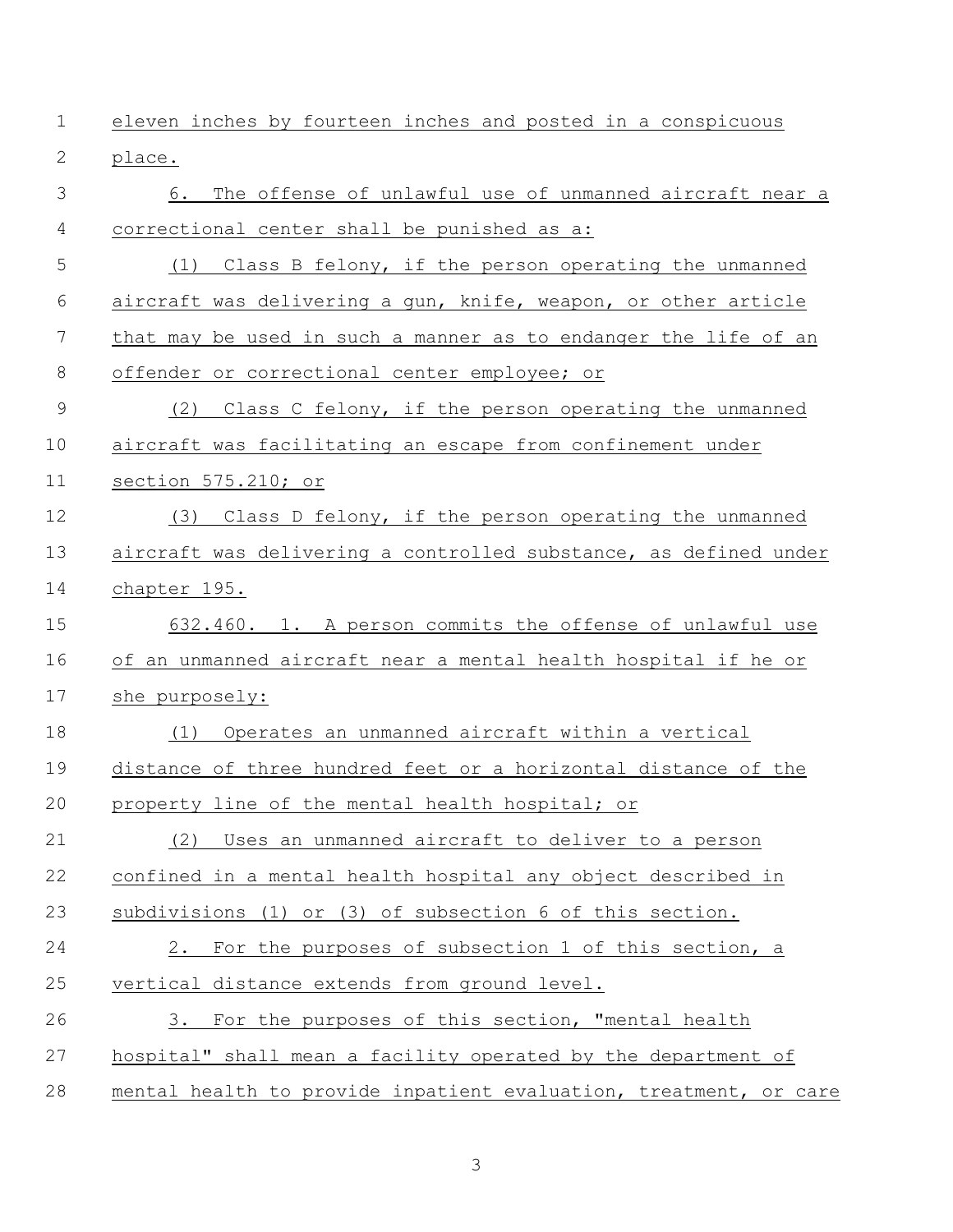| $\mathbf 1$ | to persons suffering from a mental disorder, as defined under     |
|-------------|-------------------------------------------------------------------|
| 2           | section 630.005, mental illness, as defined under section         |
| 3           | 630.005, or mental abnormality, as defined under section 632.480. |
| 4           | The provisions of this section shall not prohibit the<br>4.       |
| 5           | operation of an unmanned aircraft by:                             |
| 6           | An employee of the mental health hospital at the<br>(1)           |
| 7           | direction of the chief administrative officer of the hospital;    |
| $\,8\,$     | (2) A person who has written consent from the chief               |
| $\mathsf 9$ | administrative officer of the hospital;                           |
| 10          | (3) An employee of a law enforcement agency, fire                 |
| 11          | department, or emergency medical service in the exercise of       |
| 12          | official duties;                                                  |
| 13          | A government official or employee in the exercise of<br>(4)       |
| 14          | official duties;                                                  |
| 15          | A public utility or a rural electric cooperative if:<br>(5)       |
| 16          | The unmanned aircraft is used for the purpose of<br>(a)           |
| 17          | inspecting, repairing, or maintaining utility transmission,       |
| 18          | distribution lines, other utility equipment, or infrastructure;   |
| 19          | The utility notifies the mental health hospital at<br>(b)         |
| 20          | least twenty-four hours before flying the unmanned aircraft,      |
| 21          | except during an emergency; and                                   |
| 22          | The person operating the unmanned aircraft does not<br>(C)        |
| 23          | physically enter the prohibited space without an escort provided  |
| 24          | by the mental health hospital; or                                 |
| 25          | An employee of a railroad in the exercise of official<br>(6)      |
| 26          | duties on any land owned or operated by a railroad corporation    |
| 27          | regulated by the Federal Railroad Administration.                 |
| 28          | Each mental health hospital shall post a sign warning of<br>5.    |